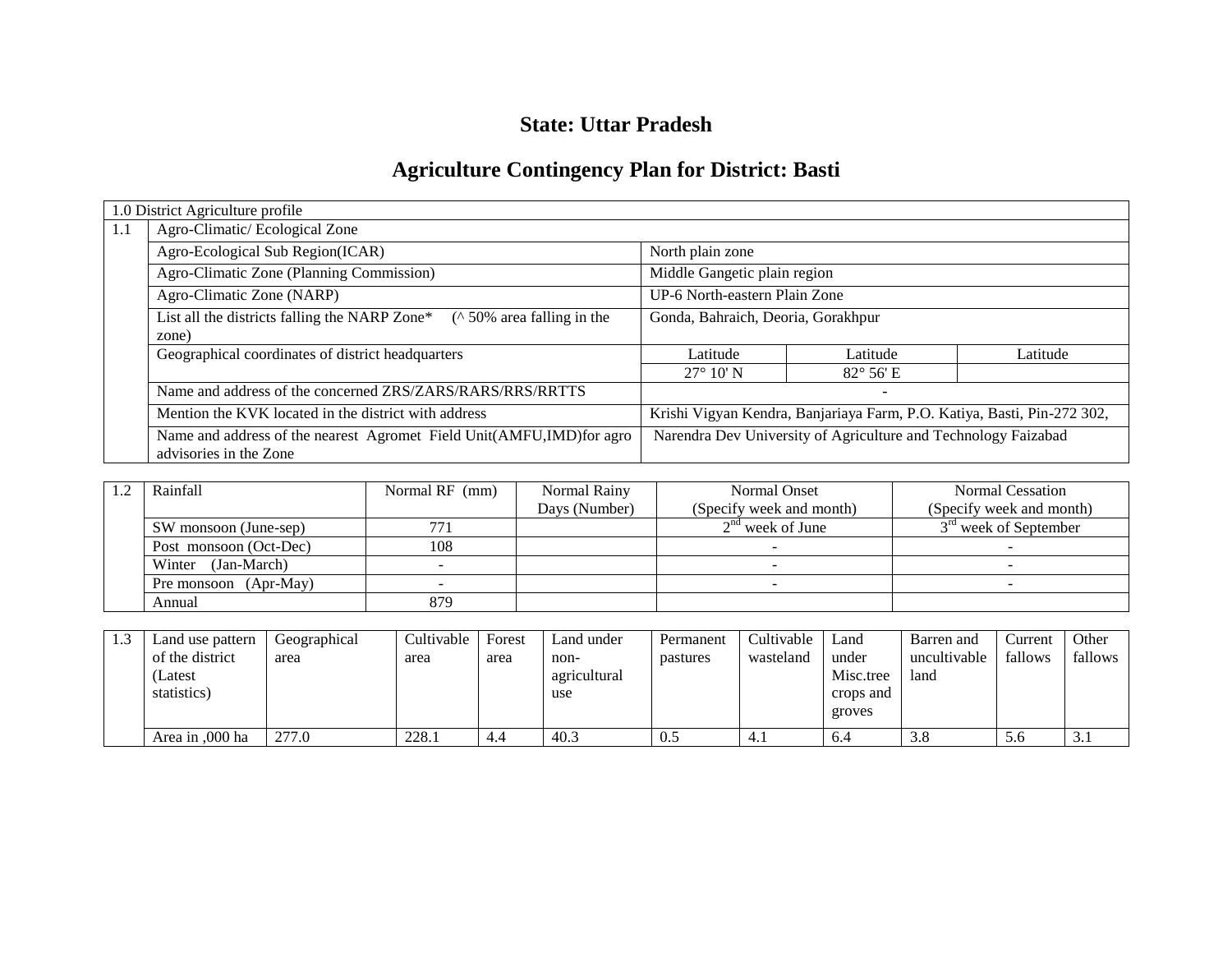| $1.4^{\circ}$ | Major Soils                   | Area( $000$ ha) | Percent(%) of total |
|---------------|-------------------------------|-----------------|---------------------|
|               | Deep Loamy soil               | 125.4           | 55%                 |
|               | loamy soil with silty<br>Deep | 57.0            | 25%                 |
|               | Deep sandy soil               | 45.6            | 20%                 |
|               | other                         |                 |                     |

| ن د ک | Agricultural land use    | Area('000 ha) | Cropping intensity (%) |
|-------|--------------------------|---------------|------------------------|
|       | Net sown area            | 208.9         | 175 Q<br>12J.J         |
|       | Area sown more than once | 78.1          |                        |
|       | Gross cropped area       | 287.0         |                        |

| 1.6 | Irrigation                          | Area('000 ha) |                                                                                                   |                                    |  |  |  |  |  |  |
|-----|-------------------------------------|---------------|---------------------------------------------------------------------------------------------------|------------------------------------|--|--|--|--|--|--|
|     | Net irrigation area                 | 175.4         |                                                                                                   |                                    |  |  |  |  |  |  |
|     | Gross irrigated area                | 208.3         |                                                                                                   |                                    |  |  |  |  |  |  |
|     | Rain fed area                       | 33.6          |                                                                                                   |                                    |  |  |  |  |  |  |
|     | Sources of irrigation (Gross Irr.   | Number        | Area('000 ha)                                                                                     | Percentage of total irrigated area |  |  |  |  |  |  |
|     | Area)                               |               |                                                                                                   |                                    |  |  |  |  |  |  |
|     | Canals                              |               | 0.3                                                                                               |                                    |  |  |  |  |  |  |
|     | Tanks                               |               | 12.4                                                                                              | 5.9                                |  |  |  |  |  |  |
|     | Open wells                          |               | 67.1                                                                                              | 32.3                               |  |  |  |  |  |  |
|     | Bore wells (Tube wells)             |               | 128.6                                                                                             | 61.8                               |  |  |  |  |  |  |
|     | Lift irrigation schemes             |               | $-NA$                                                                                             |                                    |  |  |  |  |  |  |
|     | Micro-irrigation                    |               | NA                                                                                                |                                    |  |  |  |  |  |  |
|     | Other sources                       |               | $\Omega$                                                                                          |                                    |  |  |  |  |  |  |
|     | Total Irrigated Area                |               | 208.3                                                                                             |                                    |  |  |  |  |  |  |
|     | Pump sets (2011-12)                 | 77392         |                                                                                                   |                                    |  |  |  |  |  |  |
|     | No. of Tractors                     | 9420          |                                                                                                   |                                    |  |  |  |  |  |  |
|     | Groundwater availability and use*   | No of blocks- | $(\% )$ area                                                                                      | Quality of water                   |  |  |  |  |  |  |
|     | (Data source: State/ Central Ground | Tehsils-      |                                                                                                   |                                    |  |  |  |  |  |  |
|     | water Department/Board)             |               |                                                                                                   |                                    |  |  |  |  |  |  |
|     | Over exploited                      |               |                                                                                                   |                                    |  |  |  |  |  |  |
|     | Critical                            |               |                                                                                                   |                                    |  |  |  |  |  |  |
|     | Semi-critical                       |               |                                                                                                   |                                    |  |  |  |  |  |  |
|     | Safe                                |               |                                                                                                   |                                    |  |  |  |  |  |  |
|     | Waste water availability and use    |               |                                                                                                   |                                    |  |  |  |  |  |  |
|     | Ground water quality                |               |                                                                                                   |                                    |  |  |  |  |  |  |
|     |                                     |               | *over-exploited groundwater utilization> 100%; critical: 90-100%; semicritical: 70-90%; safe:<70% |                                    |  |  |  |  |  |  |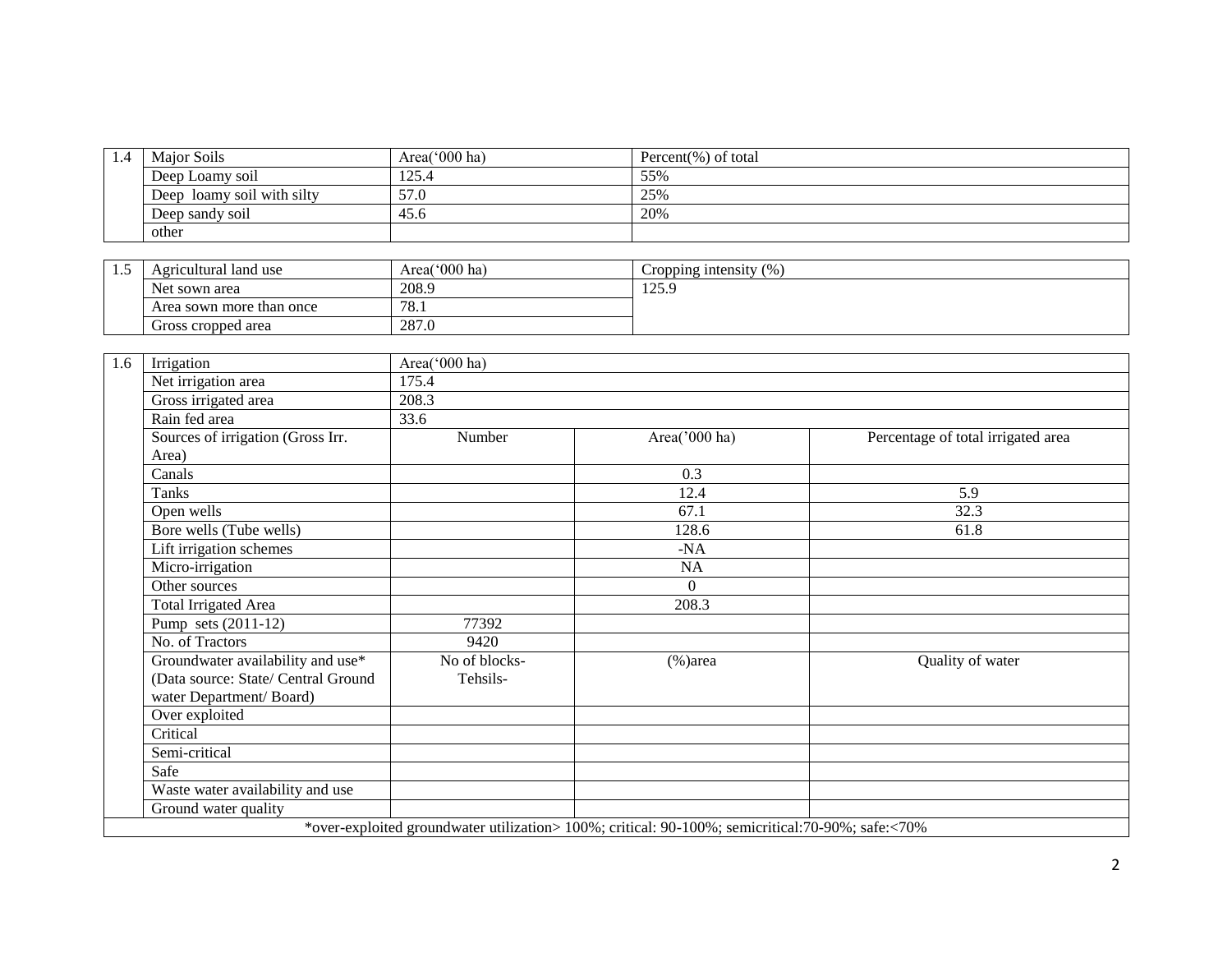#### **1.7 Area under major field crops & (As per latest figures 2013-14)**

| 1.7 | Major field crops cultivated |                          |                          |                          |           |                          |                          |                          |       |
|-----|------------------------------|--------------------------|--------------------------|--------------------------|-----------|--------------------------|--------------------------|--------------------------|-------|
|     |                              |                          | Kharif                   |                          | Rabi      |                          |                          | Summer                   | Total |
|     |                              | Irrigated                | Rain fed                 | Total                    | Irrigated | Rain fed                 | Total                    |                          |       |
|     | Rice                         | 38.6                     | 66.1                     | 104.7                    | -         | $\overline{\phantom{0}}$ | -                        |                          | 104.7 |
|     | Wheat                        | $\overline{\phantom{0}}$ | -                        | $\overline{\phantom{a}}$ | 117.5     | $\Omega$                 | 117.5                    | -                        | 117.5 |
|     | Pea                          | $\overline{\phantom{0}}$ | $\overline{\phantom{a}}$ | <b>.</b>                 | 4.3       | 0.1                      | -4.4                     |                          | 4.4   |
|     | Redgram                      |                          | 3.0                      | 3.0                      | -         | $\overline{\phantom{0}}$ | $\overline{\phantom{0}}$ | $\overline{\phantom{0}}$ | 3.0   |
|     | Sugarcane                    | 37.3                     | 1.0                      | 38.3                     | -         | $\overline{\phantom{0}}$ | $\sim$                   | $\sim$                   | 38.3  |
|     | Rapeseed Mustard             | ۰                        | $\overline{\phantom{0}}$ | $\overline{\phantom{0}}$ | 2.4       | $\Omega$                 | 2.4                      | $\overline{\phantom{a}}$ | 2.4   |

#### **1.8 Production and productivity of major crops (Average of last 5 years)**

| 1.7<br>Major field crops<br>Area(' $000$ ha) |                  |                          |              |            |                          |                          |                          |            |              |           |  |  |
|----------------------------------------------|------------------|--------------------------|--------------|------------|--------------------------|--------------------------|--------------------------|------------|--------------|-----------|--|--|
|                                              | cultivated       |                          | Kharif       |            | Rabi                     |                          | Summer                   |            | Total        |           |  |  |
|                                              |                  | Production               | Productivity | Production | Productivity             | Production               | Productivity             | Production | Productivity | residue   |  |  |
|                                              |                  | (5000T)                  | (KG/HA)      | (5000T)    | (KG/HA)                  | (5000T)                  | (KG/HA)                  | (000T)     | (KG/HA)      | as fodder |  |  |
|                                              |                  |                          |              |            |                          |                          |                          |            |              | (000)     |  |  |
|                                              |                  |                          |              |            |                          |                          |                          |            |              | tons)     |  |  |
|                                              | Rice             | 231.9                    | 2137         |            | $\overline{\phantom{0}}$ | $\overline{\phantom{a}}$ | $\overline{\phantom{a}}$ | 231.9      | 2137         | <b>NA</b> |  |  |
|                                              | Wheat            | $\overline{\phantom{a}}$ |              | 310.4      | 2717                     | $\overline{\phantom{0}}$ |                          | 310.4      | 2417         | <b>NA</b> |  |  |
|                                              | Pea              | $\overline{\phantom{a}}$ |              | 6.1        | 1228                     | $\overline{\phantom{0}}$ |                          | 6.1        | 1228         | <b>NA</b> |  |  |
|                                              | Redgram          | 3.1                      | 694          |            | $\overline{\phantom{0}}$ | $\overline{\phantom{0}}$ |                          | 3.1        | 694          | NA        |  |  |
|                                              | Sugarcane        | 1883.8                   | 51633        |            |                          | $\overline{\phantom{0}}$ |                          | 1883.8     | 51633        | <b>NA</b> |  |  |
|                                              | Rapeseed Mustard | $\overline{\phantom{a}}$ |              | 2.8        | 1147                     | $\overline{\phantom{0}}$ | $\overline{\phantom{0}}$ | 2.8        | 1147         | <b>NA</b> |  |  |

| 1.12 | Sowing window<br>for 5 major field | <b>Rice</b>            | <b>Maize</b>         | Pigeon Pea         | <b>Black</b> gram  | Wheat                    | <b>Barley</b> | <b>Mustard</b>           | Pea |
|------|------------------------------------|------------------------|----------------------|--------------------|--------------------|--------------------------|---------------|--------------------------|-----|
|      | crops                              |                        |                      |                    |                    |                          |               |                          |     |
|      | Kharif – Rainfed                   | 2nd week of            | $2^{nd}$<br>week of  | Last week of       | Last week of       | $\overline{\phantom{a}}$ | -             | $\overline{\phantom{a}}$ |     |
|      |                                    | June to last           | June to 2nd          | June $2^{nd}$ week | June $2^{nd}$ week |                          |               |                          |     |
|      |                                    | week of June           | week of July         | of August          | of August          |                          |               |                          |     |
|      | Kharif - Irrigated                 | $\gamma$ ra<br>week of | $\sim$ nd<br>week of |                    |                    |                          |               |                          |     |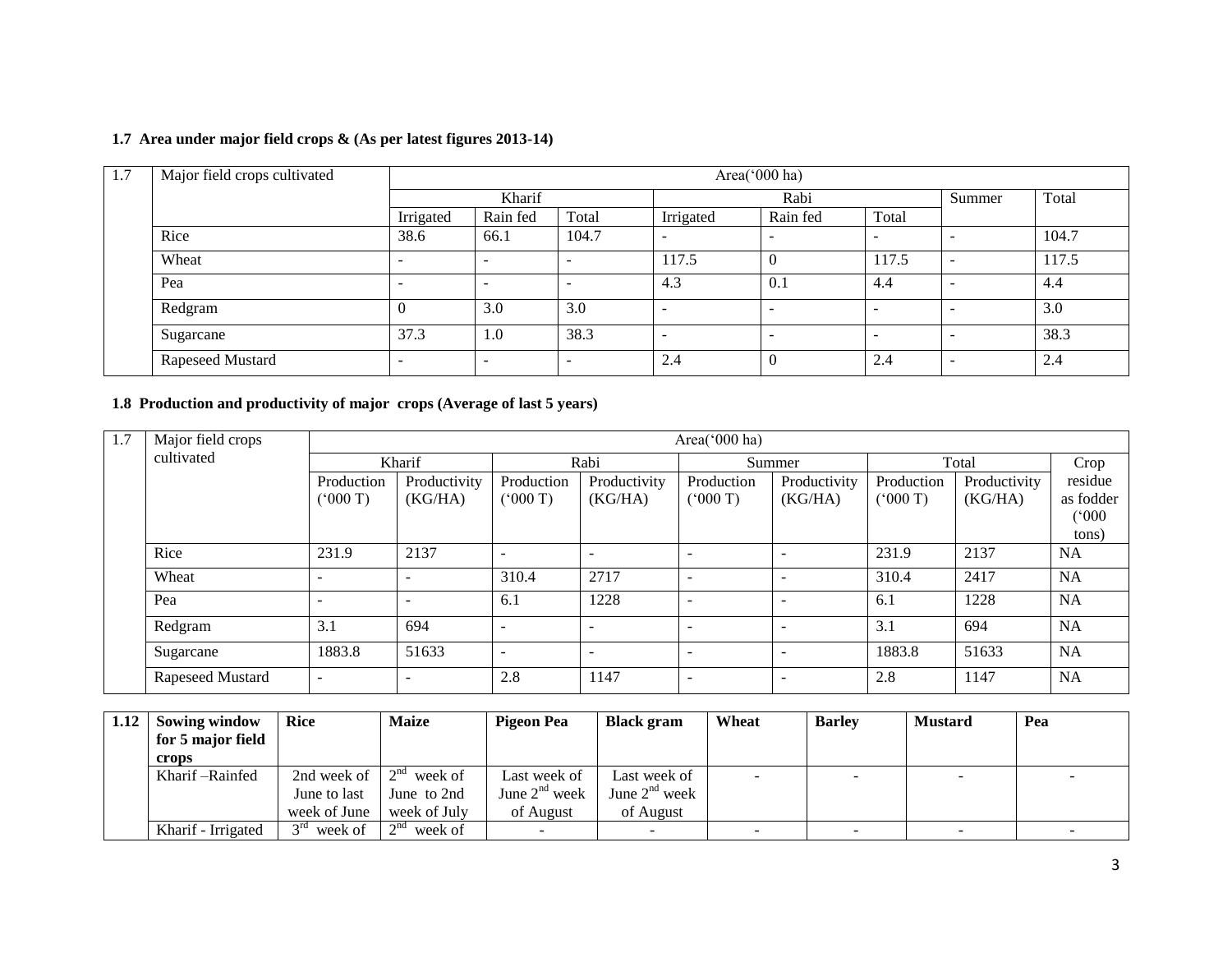|                  | June to last | June to 2nd  |  |             |              |               |              |
|------------------|--------------|--------------|--|-------------|--------------|---------------|--------------|
|                  | week of July | week of July |  |             |              |               |              |
| Rabi – Rainfed   |              |              |  |             | Last week of | $2nd$ week of | 2nd week of  |
|                  |              |              |  |             | Oct to First | Oct first     | Sep to first |
|                  |              |              |  |             | week of Nov  | week of Nov   | week of Oct  |
| Rabi - Irrigated |              |              |  | 3rd week of |              | $2nd$ week of | 2nd week of  |
|                  |              |              |  | Nov to last |              | Oct first     | Sep to first |
|                  |              |              |  | week of Dec |              | week of Nov   | week of Oct  |

| 1.13 | What is the major contingency the district is prone to?                          | Regular | <b>Occasional</b> | <b>None</b> |
|------|----------------------------------------------------------------------------------|---------|-------------------|-------------|
|      | Drought                                                                          |         |                   |             |
|      | Flood                                                                            |         |                   |             |
|      | Cyclone                                                                          |         |                   |             |
|      | Hail storm                                                                       |         |                   |             |
|      | Heat wave                                                                        |         |                   |             |
|      | Cold wave                                                                        |         |                   |             |
|      | Frost                                                                            |         |                   |             |
|      | Sea water intrusion                                                              |         |                   |             |
|      | Sheath Blight, Stemborer, Pyrilla loose smut, Heliothis, Rust etc white<br>grub. |         |                   |             |

| Include Digital maps of the district for | Location map of district with in State as Annexure I | Enclosed : Yes |
|------------------------------------------|------------------------------------------------------|----------------|
|                                          | Mean annual rainfall as Annexure                     | Enclosed : Yes |
|                                          | Soil map as Annexure 3                               | Enclosed : Yes |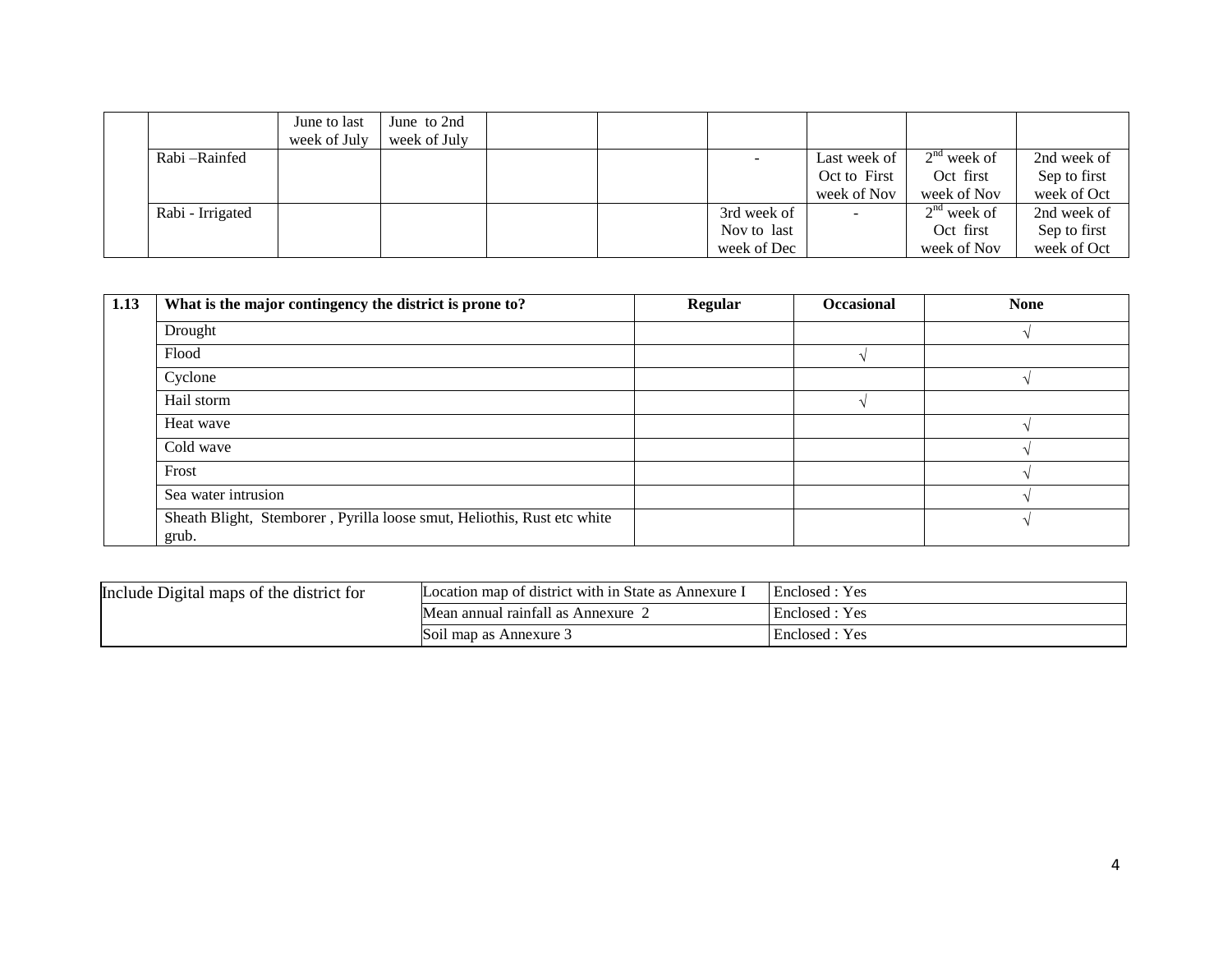#### Annexure I

Location map of district Basti

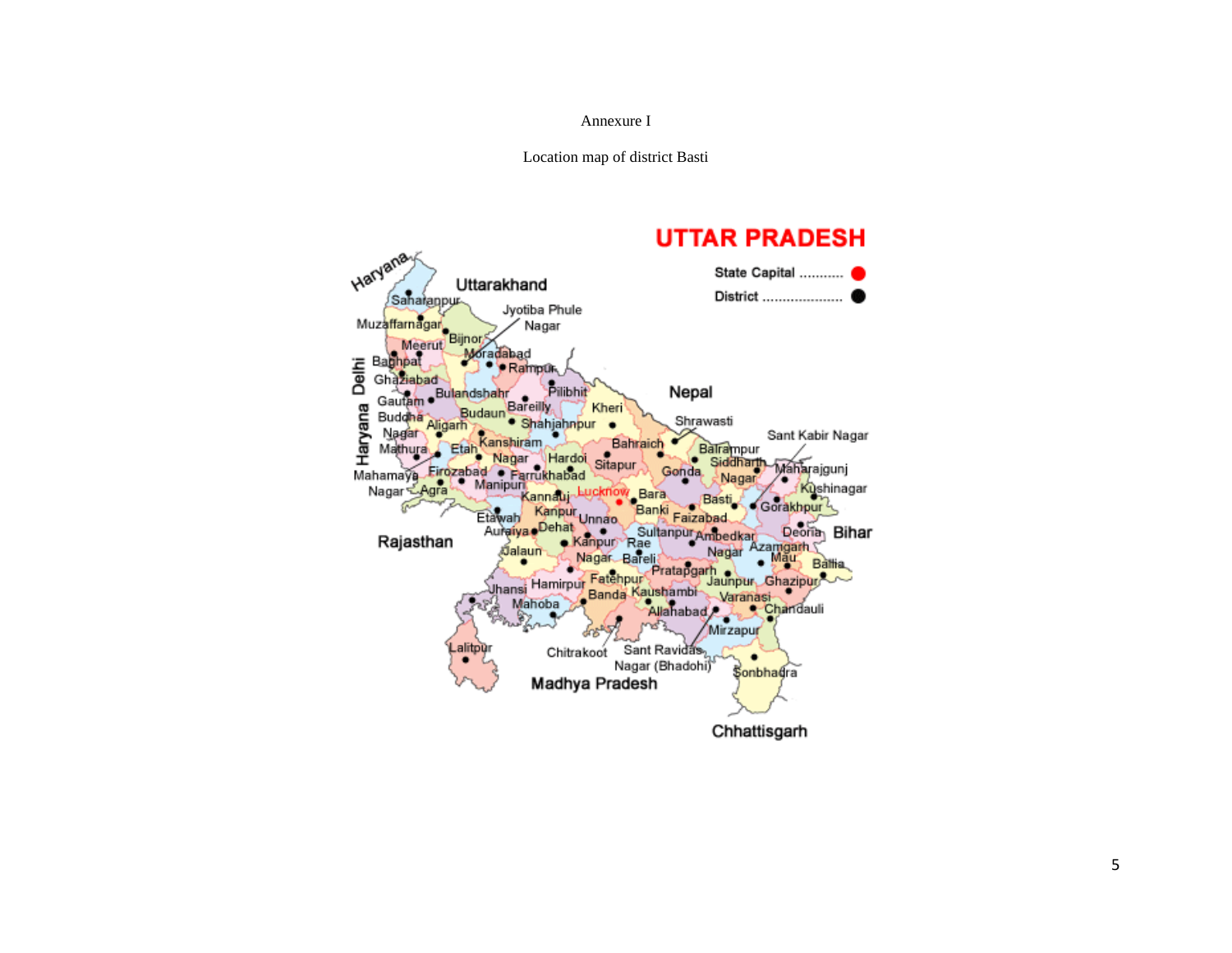#### Annexure 2



#### Average month-wise rainfall (mm) Basti District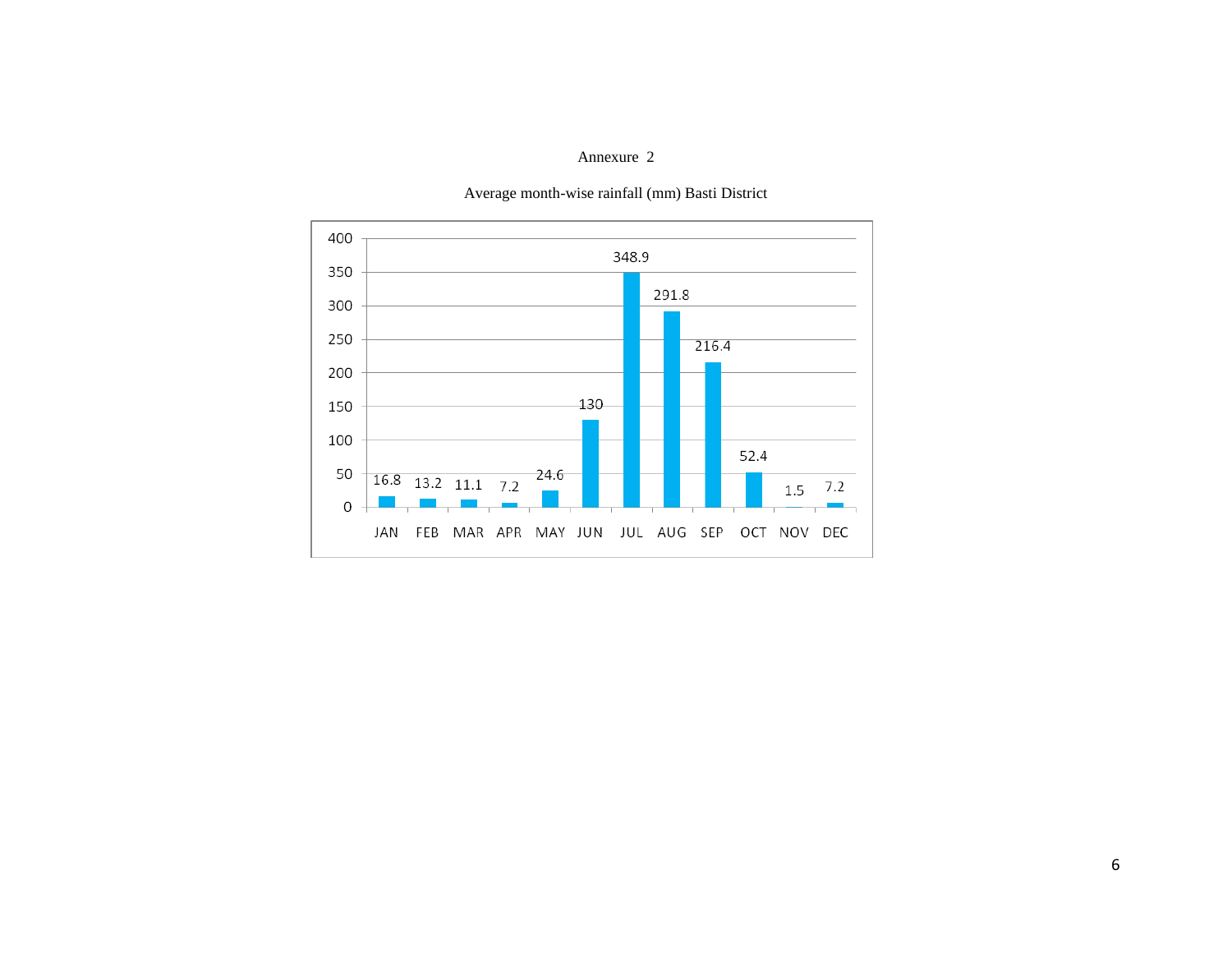|                           | <b>SOILS</b><br><b>BASTI DISTRICT</b><br>UTTAR PUADESH | Alluvial plain (0-1% slope)<br>Deep, loamy soils and slightly eroded<br>1.<br>Deep, loamy soils and slightly eroded associated with silty soils<br>2.<br>Deep, fine soils and slightly saline/sodic associated with loamy soils, with slightly<br>3.<br>salinity/sodicity.<br>Deep, fine soils and slightly eroded associated with loamy soils slightly saline and<br>4.<br>moderately sodic.<br>Deep, loamy soils and slightly eroded associated with loamy soils with moderate<br>5.<br>salinity and sodicity and moderate water logging.<br>Recent Alluvial Plain (1-3% slope) |
|---------------------------|--------------------------------------------------------|-----------------------------------------------------------------------------------------------------------------------------------------------------------------------------------------------------------------------------------------------------------------------------------------------------------------------------------------------------------------------------------------------------------------------------------------------------------------------------------------------------------------------------------------------------------------------------------|
|                           |                                                        | Deep, loamy soils with slight flooding<br>6.<br>Active Flood Plain (1-3% slope)<br>7. Deep, sandy soils with moderate flooding associated with stratified loamy soils and<br>slight flooding<br>Deep, stratified loamy soils, with severe flooding associated with loamy soils with<br>8.<br>moderate flooding                                                                                                                                                                                                                                                                    |
| Legend<br>$\vert$ 5<br> 8 | NBSS & LUP, Regional Centre Delhi                      |                                                                                                                                                                                                                                                                                                                                                                                                                                                                                                                                                                                   |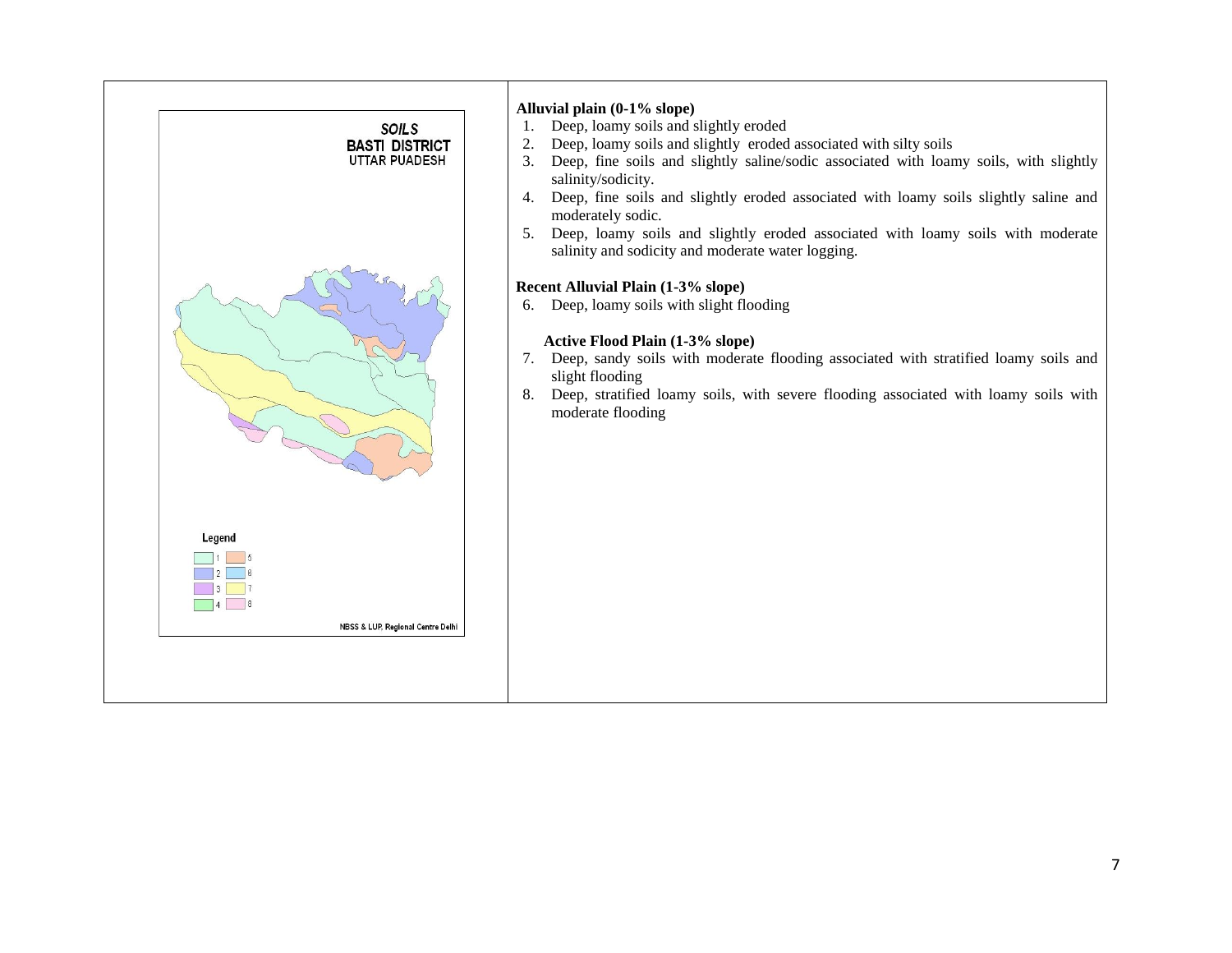### **2.0 Strategies for weather related contingencies**

#### **2.1 Drought**

#### **2.1.1 Rainfed situation**

| <b>Condition</b>                                  |                                   |                                        | <b>Suggested Contingency measures</b>                                                                                                                                                               |                                                                                                                                 |                                                                                                  |  |
|---------------------------------------------------|-----------------------------------|----------------------------------------|-----------------------------------------------------------------------------------------------------------------------------------------------------------------------------------------------------|---------------------------------------------------------------------------------------------------------------------------------|--------------------------------------------------------------------------------------------------|--|
| <b>Early season</b><br>drought (delayed<br>onset) | <b>Major Farming</b><br>situation | Normal Crop/<br><b>Cropping system</b> | Change in crop / cropping system<br>including variety                                                                                                                                               | <b>Agronomic measures</b>                                                                                                       | <b>Remarks</b> on<br>Implementation                                                              |  |
| Delay by 2 weeks<br>$(4th$ week of June)          | Deep loamy soils                  | Pigeonpea                              | Long duration varieties like Narendra<br>Arhar 1, Narendra Arhar 2, Azad,<br>Amar, Malvi 13, Malvi 6<br>Intercropping of pigeonpea+ blackgram<br>(Azad urd, Uttara, Narendra Urd 1,<br>PU31, PU 19) | Raised bed planting<br>Intercropping of<br>pigeonpea (interrow<br>spacing of 75 cm)-cm)<br>+ blackgram with row<br>ratio of 1:2 | Supply of Planter<br>by UP Agro or<br>other agencies<br>Linked with<br>SDC/NSC/SAU's<br>for seed |  |
|                                                   |                                   | BLackgram                              | (Azad urd, Uttara, Narendra Urd 1,<br>PU31, PU 19)                                                                                                                                                  | Intercropping of<br>pigeonpea (interrow<br>spacing of 75 cm)-cm)<br>+ blackgram with row<br>ratio of 1:2                        |                                                                                                  |  |
|                                                   |                                   | Maize                                  | Change by Sesamum Variety<br>Shekhar, Pragati, Tarun                                                                                                                                                |                                                                                                                                 |                                                                                                  |  |
|                                                   | Deep Clay loam<br>soils           | Rice                                   | No change<br>Narendra 97, Narendra 118, Narendra<br>80, NDR 359,                                                                                                                                    | Direct seeded rice,                                                                                                             |                                                                                                  |  |
| <b>Condition</b>                                  |                                   |                                        |                                                                                                                                                                                                     | <b>Suggested Contingency measures</b>                                                                                           |                                                                                                  |  |
| <b>Early season</b><br>drought (delayed<br>onset) | <b>Major Farming</b><br>situation | <b>Normal</b><br>Crop/cropping system  | Change in crop/cropping system                                                                                                                                                                      | <b>Agronomic measures</b>                                                                                                       | <b>Remarks</b> on<br>Implementation                                                              |  |
|                                                   | Deep loamy soils                  | Pigeonpea                              | No change                                                                                                                                                                                           |                                                                                                                                 |                                                                                                  |  |
| Delay by 4 weeks                                  |                                   | Black gram                             | No change                                                                                                                                                                                           |                                                                                                                                 |                                                                                                  |  |
| $(2nd$ week of July)                              |                                   | Maize                                  | Sesame(Shekhar, Pragathi)<br>Black gram (Azad Black gram, Uttara,<br>Narendra Urd 1, PU31, PU 19)                                                                                                   | Line sowing of sesame<br>and Black gram                                                                                         |                                                                                                  |  |
|                                                   | Deep Clay loam                    | Rice                                   | Sesame(Shekhar, Pragathi)                                                                                                                                                                           | Line sowing of sesame                                                                                                           |                                                                                                  |  |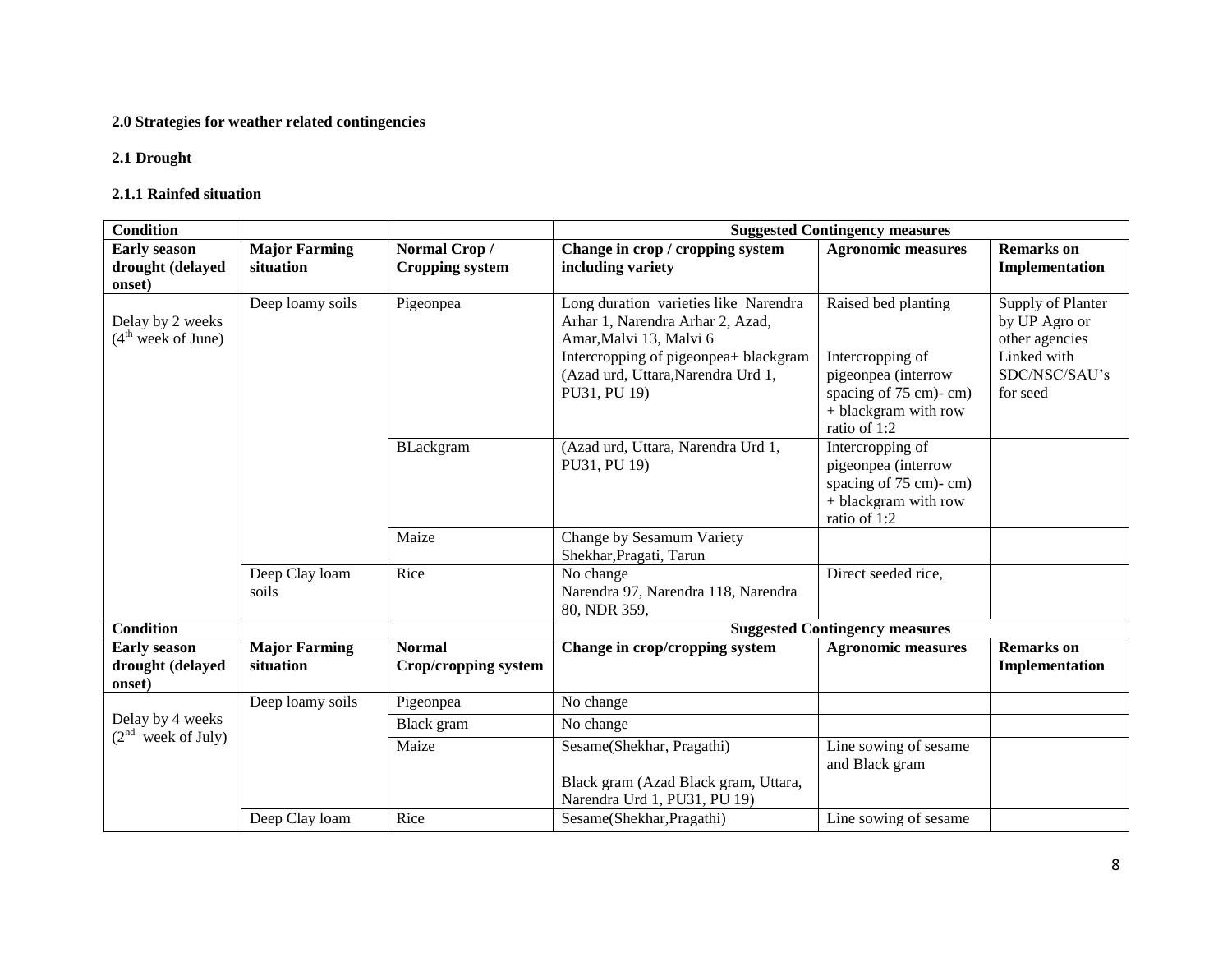| soils |                 |                                        | and urd bean |  |
|-------|-----------------|----------------------------------------|--------------|--|
|       |                 | Black gram (Azad Urd, Uttara, Narendra |              |  |
|       |                 | Urd 1, PU31, PU 19)                    |              |  |
|       | Toria / Mustard | PT303, Bhawani, Narendra Ageti rai-    |              |  |
|       |                 |                                        |              |  |

| <b>Condition</b>                                   |                                   |                                          |                                                                                                                                                                                                      | <b>Suggested Contingency measures</b>                                                                                                                                          |                                     |
|----------------------------------------------------|-----------------------------------|------------------------------------------|------------------------------------------------------------------------------------------------------------------------------------------------------------------------------------------------------|--------------------------------------------------------------------------------------------------------------------------------------------------------------------------------|-------------------------------------|
| <b>Early season</b><br>drought (delayed<br>onset)  | <b>Major Farming</b><br>situation | <b>Normal</b><br>Crop/cropping<br>system | Change in crop/cropping system                                                                                                                                                                       | <b>Agronomic measures</b>                                                                                                                                                      | <b>Remarks</b> on<br>Implementation |
| Delay by 6 weeks<br>(4 <sup>th</sup> week of July) | Deep loamy soils                  | Pigeonpea                                | Long duration varieties like Narendra<br>Arhar 1, Narendra Arhar 2, Azad,<br>Amar, Malvi 13, Malvi 6<br>Intercropping of pigeonpea+ Black<br>gram (Azad Urd, Uttara, Narendra Urd 1,<br>PU31, PU 19) | Raised bed planting<br>In sole pigeonpea, 20%<br>higher seed rate)<br>Intercropping of<br>pigeonpea(interrow<br>spacing of 75 cm)-cm)<br>+ Black gram with row<br>ratio of 1:2 |                                     |
|                                                    |                                   | Black gram                               | Intercropping of pigeonpea+ Black<br>gram (Azad Urd, Uttara, Narendra Urd 1,<br>PU31, PU 19)                                                                                                         |                                                                                                                                                                                |                                     |
|                                                    |                                   | Maize                                    | Sesame(Shekhar, Pragathi)<br>Black gram (Azad Urd, Uttara, Narendra<br>Urd 1, PU31, PU 19)                                                                                                           | Line sowing of sesame<br>and Black gram                                                                                                                                        |                                     |
|                                                    |                                   | Groundnut                                | Sesame(Shekhar, Pragathi)<br>Black gram (Azad Urd, Uttara, Narendra<br>Urd 1, PU31, PU 19)                                                                                                           | Line sowing of sesame<br>and Black gram                                                                                                                                        |                                     |
|                                                    |                                   |                                          |                                                                                                                                                                                                      |                                                                                                                                                                                |                                     |
|                                                    | Deep Clay loam<br>soils           | Rice                                     | Sesame(Shekhar, Pragathi)<br>Black gram (Azad Urd, Uttara,<br>Narendra Urd 1, PU31, PU 19)                                                                                                           | Line sowing of sesame<br>and Black gram                                                                                                                                        |                                     |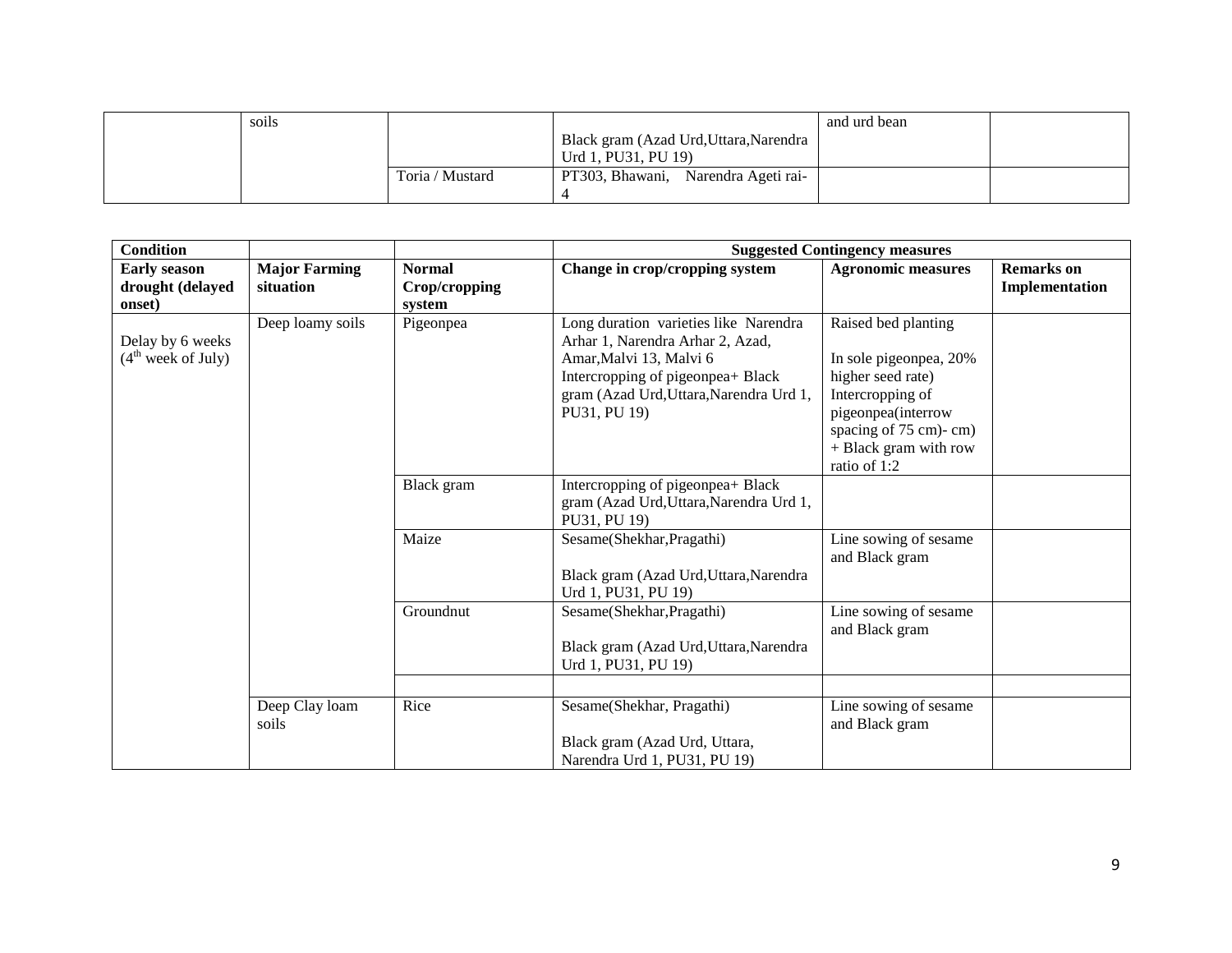| <b>Condition</b>                                  |                                   |                                          |                                | <b>Suggested Contingency measures</b>                           |                                     |
|---------------------------------------------------|-----------------------------------|------------------------------------------|--------------------------------|-----------------------------------------------------------------|-------------------------------------|
| <b>Early season</b><br>drought (delayed<br>onset) | <b>Major Farming</b><br>situation | <b>Normal</b><br>Crop/cropping<br>system | Change in crop/cropping system | <b>Agronomic measures</b>                                       | <b>Remarks</b> on<br>Implementation |
| Delay by 8 weeks                                  | Deep loamy soils                  | Pigeonpea                                | No change                      | Conserve moisture Life<br>saving irrigation,                    |                                     |
| $(2nd$ week of<br>August)                         |                                   | Black gram                               | No change                      | <b>Conserve moisture Life</b><br>saving irrigation,             |                                     |
|                                                   |                                   | Maize                                    | No change                      | Conserve moisture Life<br>saving irrigation,                    |                                     |
|                                                   |                                   | Groundnut                                | No change                      | Conserve moisture Life<br>saving irrigation, Weed<br>management |                                     |
|                                                   | Deep Clay loam<br>soils           | Rice                                     | No change                      | DSR with weed<br>management                                     | Conoweeder,                         |

| <b>Condition</b>                                                               |                                   |                                          | <b>Suggested Contingency measures</b>                        |                                                      |                                                  |  |
|--------------------------------------------------------------------------------|-----------------------------------|------------------------------------------|--------------------------------------------------------------|------------------------------------------------------|--------------------------------------------------|--|
| Early season<br>drought (Normal<br>onset)                                      | <b>Major Farming</b><br>situation | <b>Normal</b><br>Crop/cropping<br>system | Crop management                                              | Soil nutrient &<br>moisture conservation<br>measues  | <b>Remarks</b> on<br>Implementation <sup>e</sup> |  |
| Normal onset<br>followed by 15-20<br>days dry spell after<br>sowing leading to | Deep loamy soils                  | Pigeonpea                                | Weed control<br>Thinning to maintain optimum<br>population   | Mulching with locally<br>available<br>material/weeds |                                                  |  |
| poor<br>germination/crop<br>stand etc.                                         |                                   | Black gram                               | Weed control<br>Thinning to maintain optimum<br>population   | Mulching with locally<br>available<br>material/weeds |                                                  |  |
|                                                                                |                                   | Maize                                    | Weed control<br>Thinning to , maintain optimum<br>population | Mulching with locally<br>available<br>material/weeds |                                                  |  |
|                                                                                |                                   | Groundnut                                | Weed control and intercultural practices<br>before pegging   |                                                      |                                                  |  |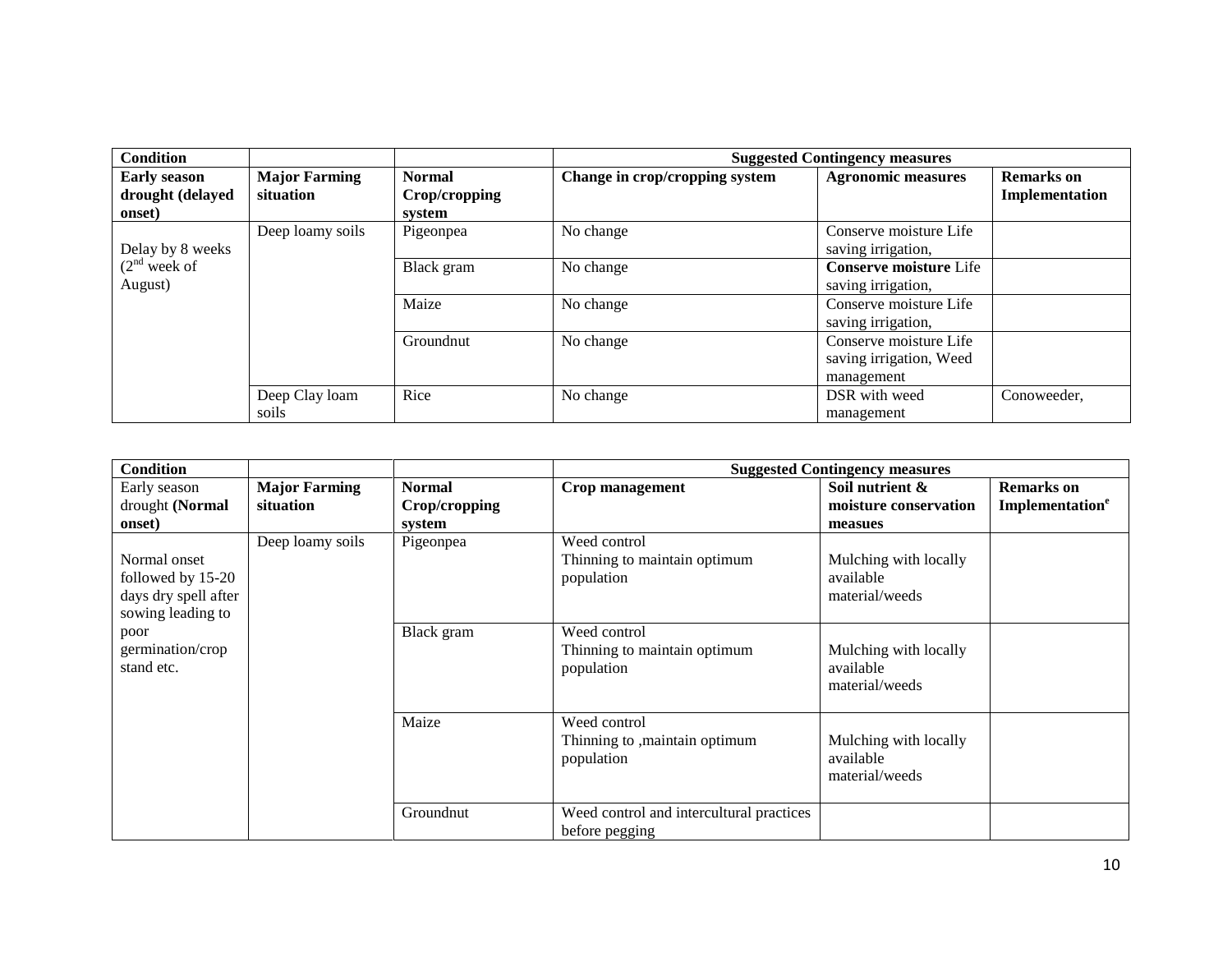| Deep Clay loam<br>soils | Rice | Life saving irrigation if available<br>Weed control | Foliar spray with 1%<br>MoP                          |
|-------------------------|------|-----------------------------------------------------|------------------------------------------------------|
|                         |      |                                                     | Mulching with locally<br>available<br>material/weeds |

| <b>Condition</b>                                                                                 |                                   |                                          |                                     | <b>Suggested Contingency measures</b>                |                                     |
|--------------------------------------------------------------------------------------------------|-----------------------------------|------------------------------------------|-------------------------------------|------------------------------------------------------|-------------------------------------|
| Mid season<br>drought (long dry<br>spell, consecutive<br>2 weeks rainless<br>$(>2.5$ mm) period) | <b>Major Farming</b><br>situation | <b>Normal</b><br>Crop/cropping<br>system | Crop management                     | Soil nutrient &<br>moisture conservation<br>measures | <b>Remarks</b> on<br>Implementation |
|                                                                                                  | Deep loamy soils                  | Pigeonpea                                |                                     |                                                      |                                     |
| At vegetative                                                                                    |                                   | Black gram                               |                                     |                                                      |                                     |
| stage                                                                                            |                                   | Maize                                    |                                     |                                                      |                                     |
|                                                                                                  |                                   | Groundnut                                |                                     |                                                      |                                     |
|                                                                                                  | Deep Clay loam soils              | Rice                                     |                                     |                                                      |                                     |
| <b>Condition</b>                                                                                 |                                   |                                          |                                     | <b>Suggested Contingency measures</b>                |                                     |
| Mid season<br>drought (long dry<br>spell)                                                        | <b>Major Farming</b><br>situation | <b>Normal</b><br>Crop/cropping<br>system | Crop management                     | Soil nutrient &<br>moisture conservation<br>measures | <b>Remarks</b> on<br>Implementation |
|                                                                                                  | Deep loamy soils                  | Pigeon pea                               | <b>Insect pest control Masseurs</b> |                                                      |                                     |
| At flowering/<br>fruiting stage                                                                  |                                   | Black gram                               | Harvest at physiological maturity   |                                                      |                                     |
|                                                                                                  |                                   | Maize                                    | Harvest at physiological maturity   |                                                      |                                     |
|                                                                                                  |                                   | Groundnut                                | Harvest at physiological maturity   |                                                      |                                     |
|                                                                                                  | Deep Clay loam soils              | Rice                                     |                                     |                                                      |                                     |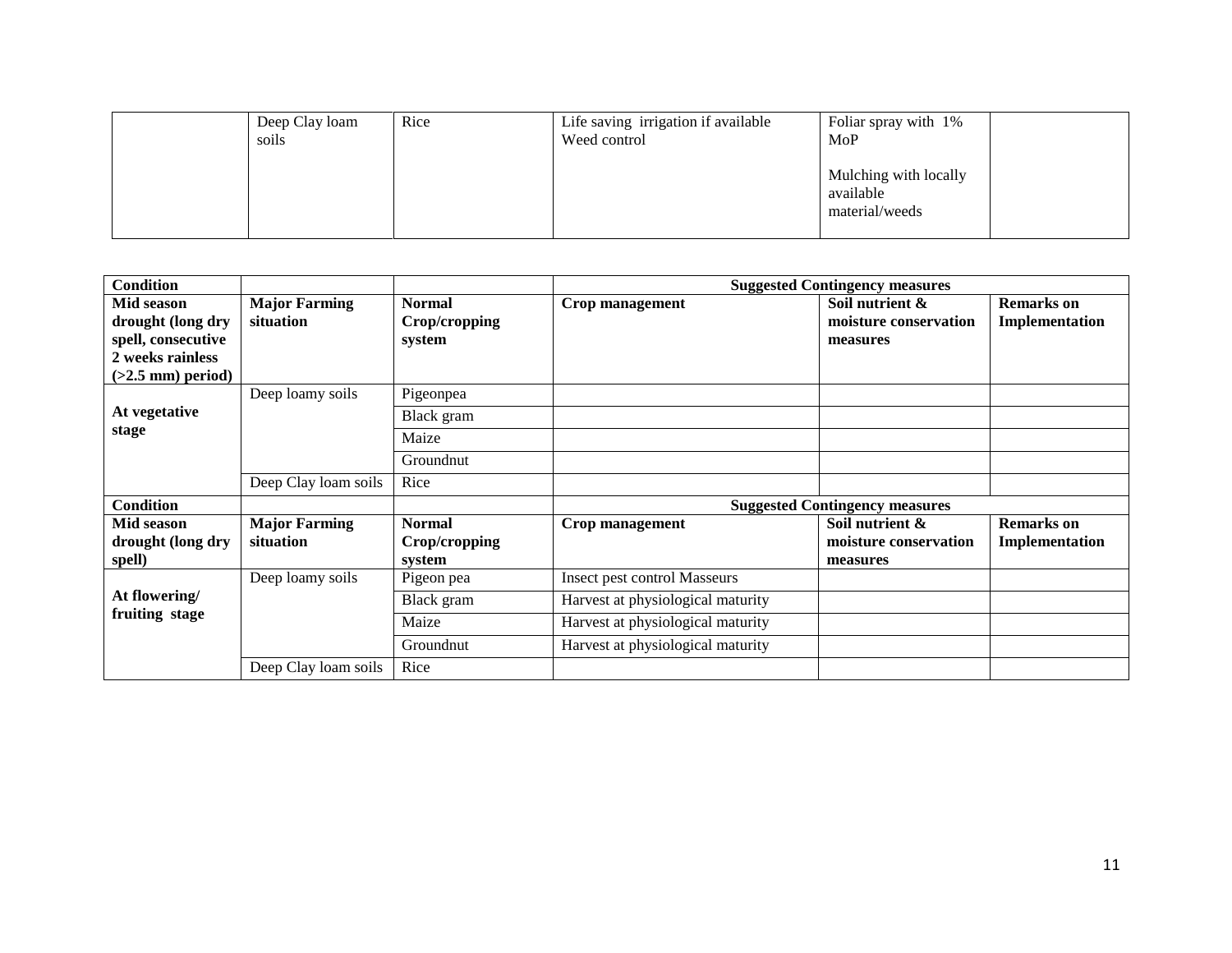| <b>Condition</b>                                            |                                   |                                                    |                     | <b>Suggested Contingency measures</b> |                                                  |
|-------------------------------------------------------------|-----------------------------------|----------------------------------------------------|---------------------|---------------------------------------|--------------------------------------------------|
| <b>Terminal drought</b><br>(Early withdrawal<br>of monsoon) | <b>Major Farming</b><br>situation | <b>Normal Crop/cropping</b><br>system <sup>b</sup> | Crop management $c$ | Rabi Crop planning <sup>d</sup>       | <b>Remarks</b> on<br>Implementation <sup>e</sup> |
|                                                             | Deep loamy soils                  | Pigeonpea                                          |                     |                                       |                                                  |
|                                                             |                                   | Black gram                                         |                     |                                       |                                                  |
|                                                             |                                   | Maize                                              |                     |                                       |                                                  |
|                                                             |                                   | Groundnut                                          |                     |                                       |                                                  |
|                                                             | Deep Clay loam<br>soils           | Rice                                               |                     |                                       |                                                  |

#### **2.1.2 Drought - Irrigated situation**

| <b>Condition</b>    |                        |                             |                               | <b>Suggested Contingency measures</b> |                             |
|---------------------|------------------------|-----------------------------|-------------------------------|---------------------------------------|-----------------------------|
|                     | <b>Major Farming</b>   | <b>Normal Crop/cropping</b> | Change in crop/cropping       | Agronomic measures'                   | <b>Remarks</b> on           |
|                     | situation <sup>1</sup> | system <sup>g</sup>         | system <sup>n</sup>           |                                       | Implementation <sup>J</sup> |
| Delayed release of  | Deep loamy soils       | Paddy                       | Transplanting with 3 to 4     | Drum seeding                          |                             |
| water in canals due |                        |                             | seedlings/hill short duration | SRI method                            |                             |
| to low rainfall     |                        |                             | variety NDR97,118,80, pant 10 | Irrigation at critical                |                             |
|                     |                        |                             |                               | stages                                |                             |
|                     |                        |                             |                               | Reduce spacing plant to               |                             |
|                     |                        |                             |                               | plant i.e.20x 15 cm                   |                             |
|                     | Deep clay loam         | Paddy                       | Transplanting with 3 to 4     | Drum seeding                          |                             |
|                     | soils                  |                             | seedlings/hill NDR 97, NDR    | SRI method                            |                             |
|                     |                        |                             | 359,                          | Irrigation at critical                |                             |
|                     |                        |                             |                               | stages                                |                             |
|                     |                        |                             |                               | Reduce spacing plant to               |                             |
|                     |                        |                             |                               | plant i.e.20x 15 cm                   |                             |

| <b>Condition</b>    |                        |                             |                               | <b>Suggested Contingency measures</b> |                             |
|---------------------|------------------------|-----------------------------|-------------------------------|---------------------------------------|-----------------------------|
|                     | <b>Major Farming</b>   | <b>Normal Crop/cropping</b> | Change in crop/cropping       | Agronomic measures                    | <b>Remarks</b> on           |
|                     | situation <sup>1</sup> | system <sup>g</sup>         | system"                       |                                       | Implementation <sup>1</sup> |
| Limited release of  | Deep loamy soils       | Paddy                       | Transplanting with 3 to 4     | Drum seeding                          |                             |
| water in canals due |                        |                             | seedlings/hill short duration | SRI method                            |                             |
| to low rainfall     |                        |                             | variety NDR97,118,80, pant 10 | Irrigation at critical                |                             |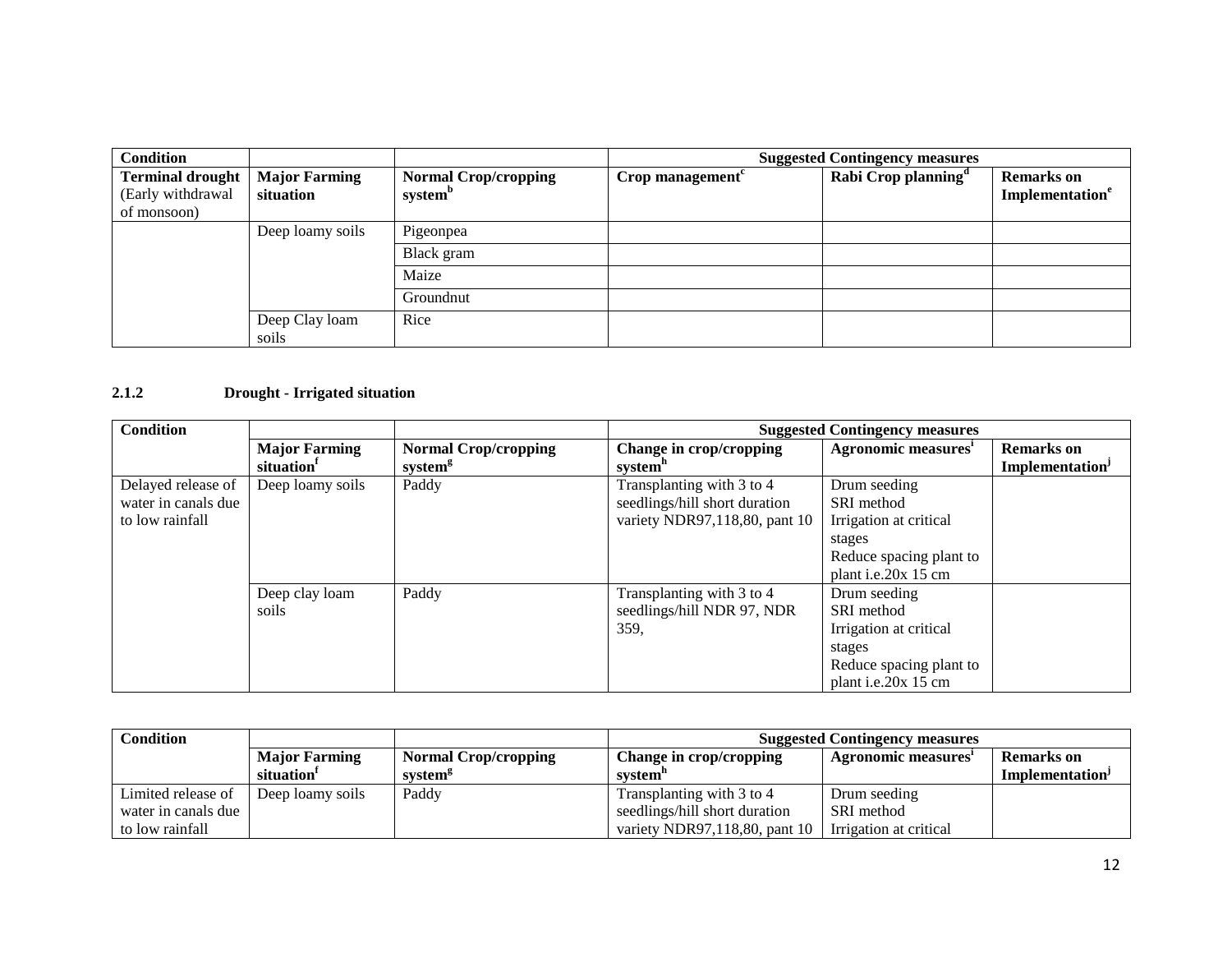| <b>Condition</b> |                        |                             |                               | <b>Suggested Contingency measures</b> |                             |
|------------------|------------------------|-----------------------------|-------------------------------|---------------------------------------|-----------------------------|
|                  | <b>Major Farming</b>   | <b>Normal Crop/cropping</b> | Change in crop/cropping       | Agronomic measures'                   | <b>Remarks</b> on           |
|                  | situation <sup>1</sup> | system <sup>g</sup>         | system"                       |                                       | Implementation <sup>J</sup> |
|                  |                        |                             |                               | stages                                |                             |
|                  |                        |                             |                               | Reduce spacing plant to               |                             |
|                  |                        |                             |                               | plant i.e.20 $x$ 15 cm                |                             |
|                  | Deep clay loam         | Paddy                       | Transplanting with 3 to 4     | Drum seeding                          |                             |
|                  | soils                  |                             | seedlings/hill short duration | SRI method                            |                             |
|                  |                        |                             | variety NDR97,118,80, pant 10 | Irrigation at critical                |                             |
|                  |                        |                             |                               | stages                                |                             |
|                  |                        |                             |                               | Reduce spacing plant to               |                             |
|                  |                        |                             |                               | plant i.e.20x 15 cm                   |                             |

| <b>Condition</b>                                  |                                                |                                                    | <b>Suggested Contingency measures</b>          |                                                                                    |                                                  |
|---------------------------------------------------|------------------------------------------------|----------------------------------------------------|------------------------------------------------|------------------------------------------------------------------------------------|--------------------------------------------------|
|                                                   | <b>Major Farming</b><br>situation <sup>1</sup> | <b>Normal Crop/cropping</b><br>system <sup>g</sup> | Change in crop/cropping<br>system <sup>n</sup> | Agronomic measures'                                                                | <b>Remarks</b> on<br>Implementation <sup>J</sup> |
| Non release of<br>water in canals                 | Deep loamy soils                               | Paddy                                              | Transplanting with tube well<br>irrigation     | Drum seeding<br>SRI method                                                         |                                                  |
| under delayed<br>onset of monsoon<br>in catchment |                                                |                                                    | 3 to 4 seedlings/hill                          | Irrigation at critical<br>stages<br>Reduce spacing plant to<br>plant i.e.20x 15 cm |                                                  |
|                                                   | Deep clay loam<br>soils                        | Paddy                                              | Transplanting with tube well<br>irrigation     | Drum seeding<br>SRI method<br>Irrigation at critical                               |                                                  |
|                                                   |                                                |                                                    | 3 to 4 seedlings/hill                          | stages<br>Reduce spacing plant to<br>plant i.e.20x 15 cm                           |                                                  |

| <b>Condition</b>  |                        |                             | <b>Suggested Contingency measures</b> |                     |                             |
|-------------------|------------------------|-----------------------------|---------------------------------------|---------------------|-----------------------------|
|                   | <b>Major Farming</b>   | <b>Normal Crop/cropping</b> | Change in crop/cropping               | Agronomic measures' | <b>Remarks</b> on           |
|                   | situation <sup>1</sup> | system <sup>g</sup>         | system <sup>"</sup>                   |                     | Implementation <sup>J</sup> |
| Lack of inflows   | Not applicable         |                             |                                       |                     |                             |
| into tanks due to |                        |                             |                                       |                     |                             |
| insufficient      |                        |                             |                                       |                     |                             |
| /delayed onset of |                        |                             |                                       |                     |                             |
| monsoon           |                        |                             |                                       |                     |                             |
|                   |                        |                             |                                       |                     |                             |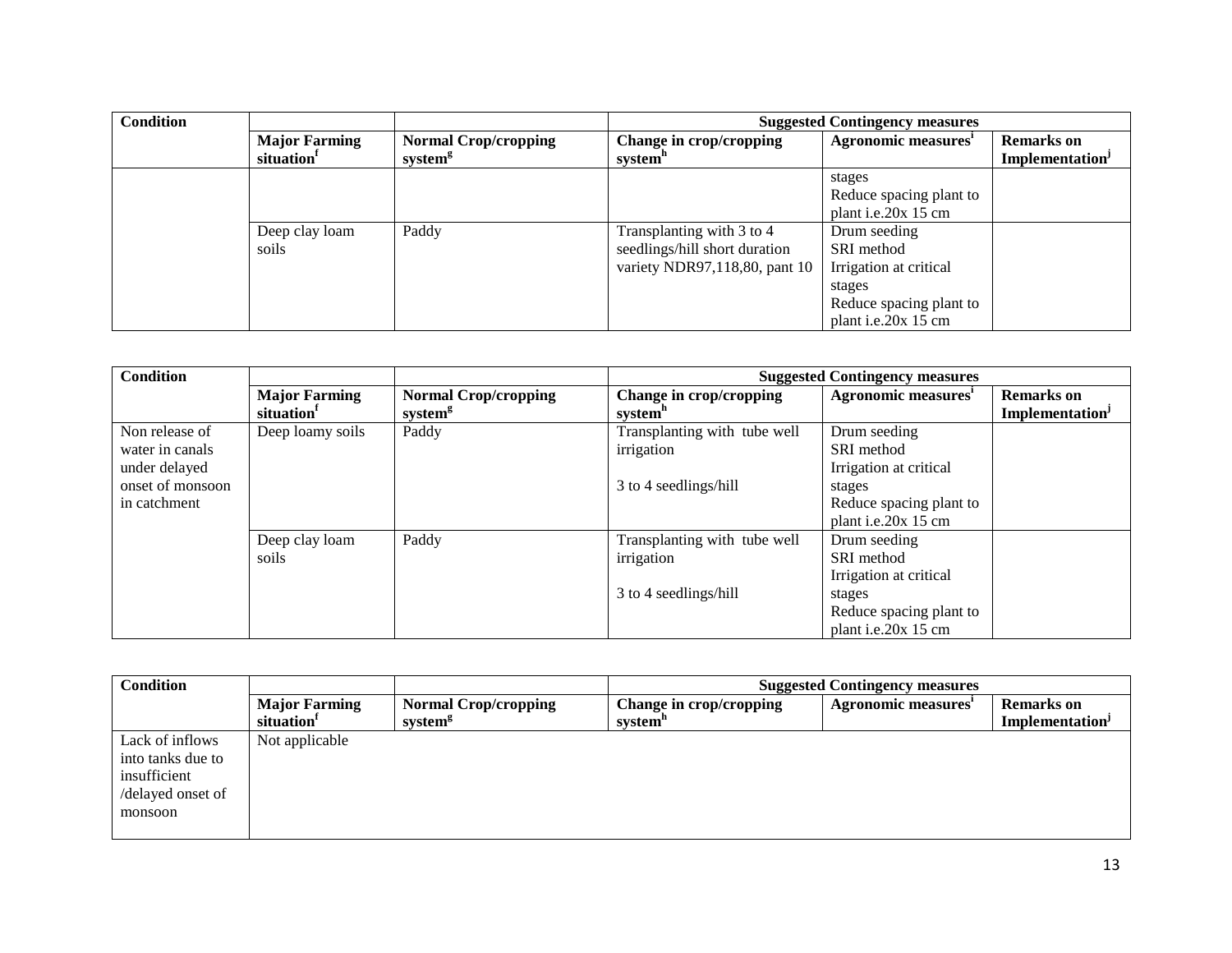| <b>Condition</b> |                        |                             | <b>Suggested Contingency measures</b> |                                 |                             |
|------------------|------------------------|-----------------------------|---------------------------------------|---------------------------------|-----------------------------|
|                  | <b>Major Farming</b>   | <b>Normal Crop/cropping</b> | Change in crop/cropping               | Agronomic measures <sup>1</sup> | <b>Remarks</b> on           |
|                  | situation <sup>1</sup> | system <sup>g</sup>         | system <sup>"</sup>                   |                                 | Implementation <sup>J</sup> |
| Insufficient     | Deep loamy soils       | Paddy                       | Transplanting with tube well          | Drum seeding                    |                             |
| groundwater      |                        |                             | irrigation                            | SRI method                      |                             |
| recharge due to  |                        |                             |                                       | Irrigation at critical          |                             |
| low rainfall     |                        |                             | 3 to 4 seedlings/hill                 | stages                          |                             |
|                  |                        |                             |                                       | Reduce spacing plant to         |                             |
|                  |                        |                             |                                       | plant i.e.20x 15 cm             |                             |
|                  | Deep clay loam         | Paddy                       | Transplanting with tube well          | Drum seeding                    |                             |
|                  | soils                  |                             | irrigation                            | SRI method                      |                             |
|                  |                        |                             |                                       | Irrigation at critical          |                             |
|                  |                        |                             | 3 to 4 seedlings/hill                 | stages                          |                             |
|                  |                        |                             |                                       | Reduce spacing plant to         |                             |
|                  |                        |                             |                                       | plant i.e.20 $x$ 15 cm          |                             |

#### **2.2 Unusual rains (untimely, unseasonal etc)** (for both rainfed and irrigated situations)

| <b>Condition</b>                                                     | <b>Suggested contingency measure</b>              |                                              |                                   |                 |  |
|----------------------------------------------------------------------|---------------------------------------------------|----------------------------------------------|-----------------------------------|-----------------|--|
| Continuous high rainfall in a short span<br>leading to water logging | <b>Vegetative stage</b>                           | <b>Flowering stage</b>                       | Crop maturity stage               | Post<br>harvest |  |
| Pigeonpea                                                            | Drain out excess water                            | Drain out excess water                       | Harvest at physiological maturity |                 |  |
| Black gram                                                           | Drain out excess water                            | Drain out excess water                       | Harvest at physiological maturity |                 |  |
| Maize                                                                | Drain out excess water                            | Drain out excess water                       | Harvest at physiological maturity |                 |  |
| Groundnut                                                            | Drain out excess water                            | Drain out excess water                       | Harvest at physiological maturity |                 |  |
| Paddy                                                                | Proper bunding field<br>for moisture conservation | Foliar application of 2%<br>Urea $& 1\%$ KCl | Harvest at physiological maturity |                 |  |
| Wheat                                                                | Drain out excess water                            |                                              | Harvest at physiological maturity |                 |  |
| Mustard                                                              | Drain out excess water                            |                                              | Harvest at physiological maturity |                 |  |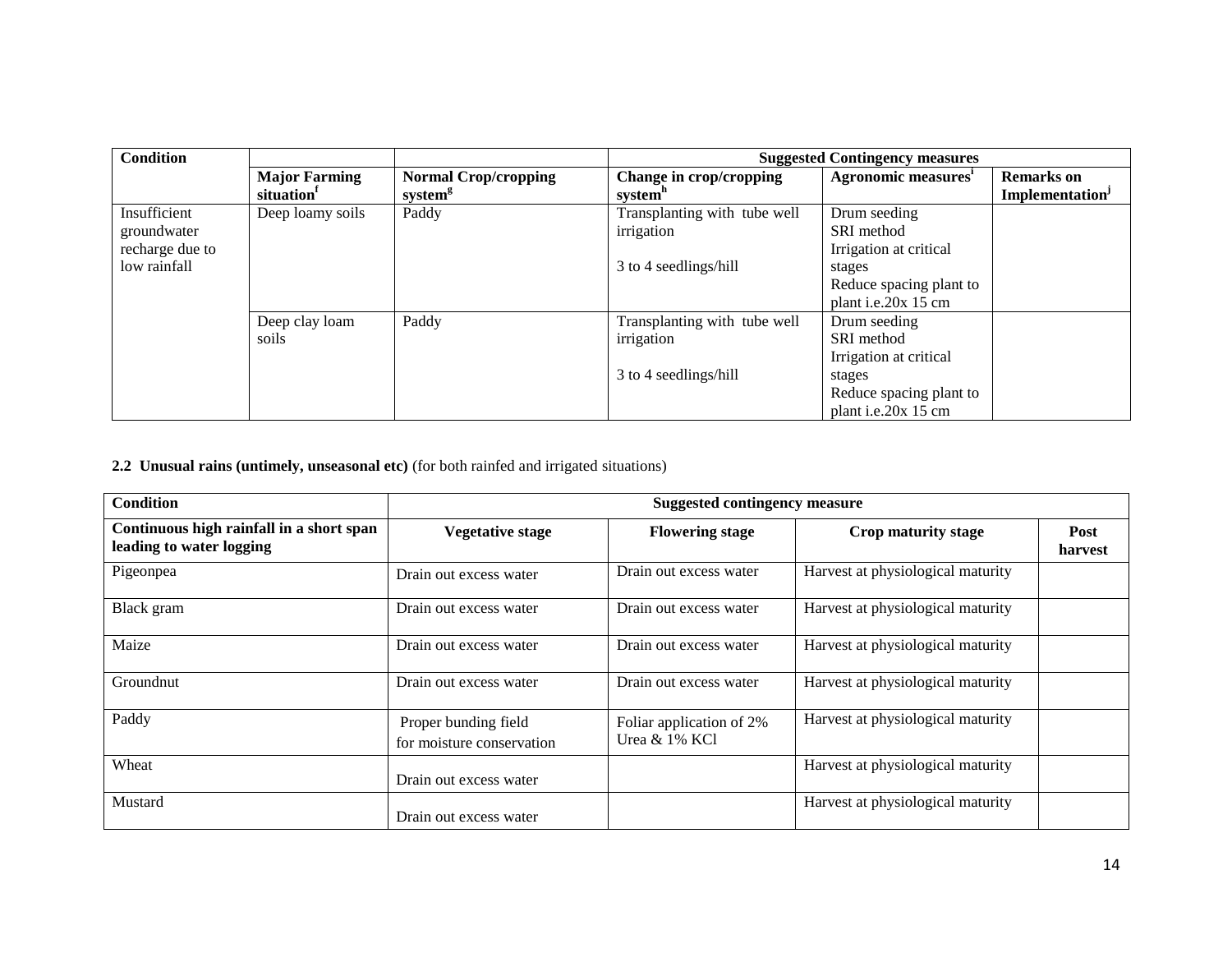| Horticulture                                              |                                                      |                                                                           |  |
|-----------------------------------------------------------|------------------------------------------------------|---------------------------------------------------------------------------|--|
| Banana                                                    | Drain out excess water                               | Staking, Earthing and<br>spraying of micronutrients<br>& plant promoter's |  |
| Mango                                                     | $\overline{\phantom{a}}$                             | $\overline{\phantom{a}}$                                                  |  |
| Guava                                                     |                                                      | $\overline{\phantom{0}}$                                                  |  |
| Papaya                                                    | Drain out excess water                               | Staking, Earthing and<br>spraying of micronutrients<br>& plant promoter's |  |
| Heavy rainfall with high speed winds in<br>a short span   | Not applicable                                       |                                                                           |  |
| Outbreak of pests and diseases due to<br>unseasonal rains | Need based and recommended plant protection measures |                                                                           |  |

#### **2.3 Floods**

| Condition                                             | Suggested contingency measure                                                |                                                                                   |                             |                                         |
|-------------------------------------------------------|------------------------------------------------------------------------------|-----------------------------------------------------------------------------------|-----------------------------|-----------------------------------------|
| Transient water logging/ partial<br><i>inundation</i> | Seedling / nursery stage                                                     | Vegetative stage                                                                  | <b>Reproductive stage</b>   | At harvest                              |
| Paddy                                                 | Change the flood prone Variety<br>Swarna Sub-1, KN-1,2,3 MTU-<br>7029 NDR359 | Foliar application of Urea or neem<br>coated Urea after drain the excess<br>water | Management of Gundhi<br>bug | Harvest at<br>physiological<br>maturity |

**2.4 Extreme events: Heat wave / Cold wave/Frost/ Hailstorm /Cyclone**

| Extreme event type | <b>Suggested contingency measure</b> |                         |                           |            |
|--------------------|--------------------------------------|-------------------------|---------------------------|------------|
|                    | Seedling / nursery stage             | <b>Vegetative stage</b> | <b>Reproductive stage</b> | At harvest |
| <b>Heat Wave</b>   | NA                                   |                         |                           |            |
| Cold wave          | <b>NA</b>                            |                         |                           |            |
| Frost              | <b>NA</b>                            |                         |                           |            |
| <b>Hailstorm</b>   | <b>NA</b>                            |                         |                           |            |
| Cyclone            | NA                                   |                         |                           |            |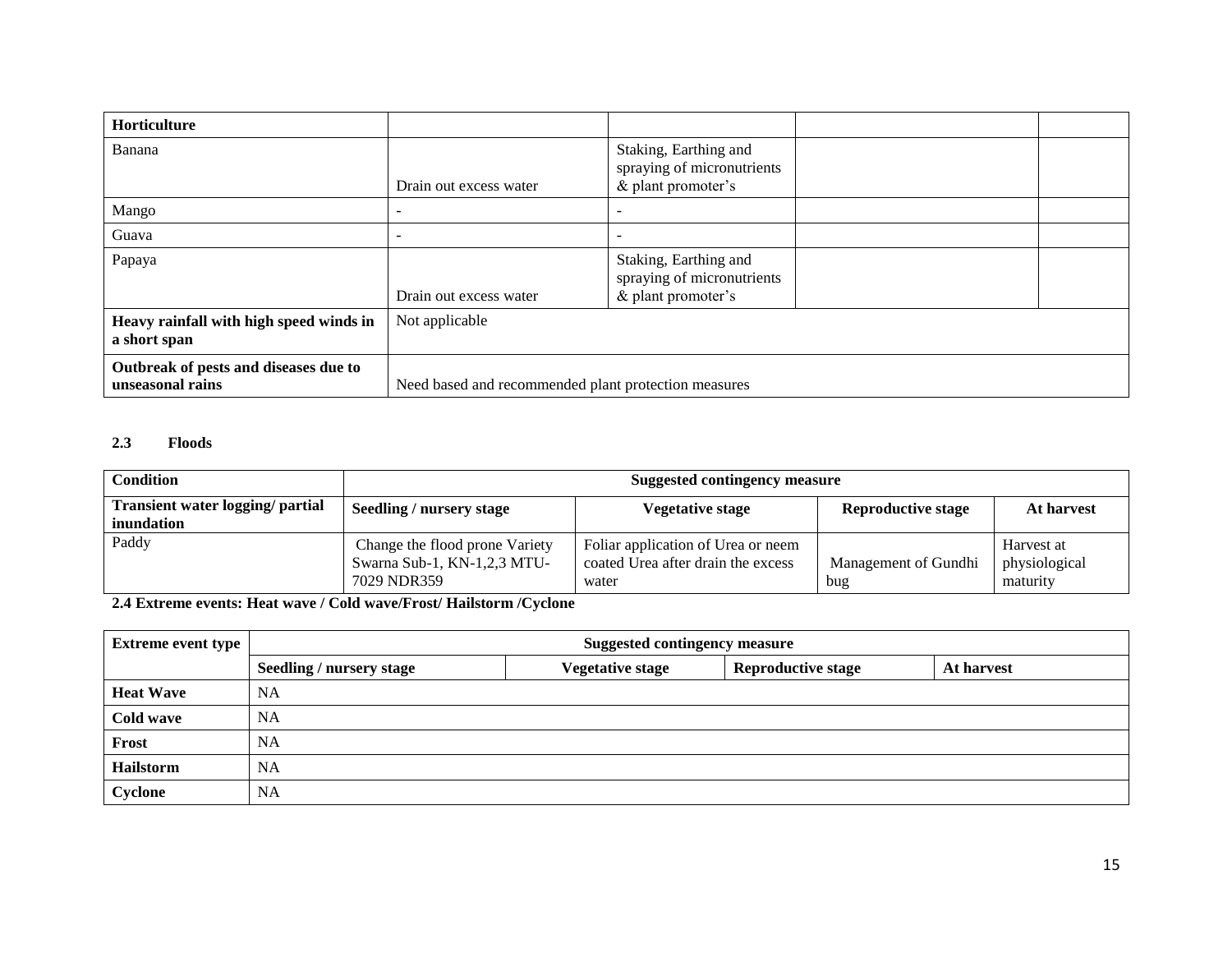#### **2.5 Contingent strategies for Livestock, Poultry & Fisheries**

#### **2.5.1 Livestock**

|               | <b>Suggested contingency measures</b>                                                                                                                                                                                                                                                                                                                                                                                                                                                                                                                                                                                                                                                                                                                              |                                                                                                                                                                                                                                                                                                                                                                                                                                                    |                                                                                                                                                                                                                                                                                                                                                                                                                                                                                                                                                                                                                                                                                                                               |  |  |
|---------------|--------------------------------------------------------------------------------------------------------------------------------------------------------------------------------------------------------------------------------------------------------------------------------------------------------------------------------------------------------------------------------------------------------------------------------------------------------------------------------------------------------------------------------------------------------------------------------------------------------------------------------------------------------------------------------------------------------------------------------------------------------------------|----------------------------------------------------------------------------------------------------------------------------------------------------------------------------------------------------------------------------------------------------------------------------------------------------------------------------------------------------------------------------------------------------------------------------------------------------|-------------------------------------------------------------------------------------------------------------------------------------------------------------------------------------------------------------------------------------------------------------------------------------------------------------------------------------------------------------------------------------------------------------------------------------------------------------------------------------------------------------------------------------------------------------------------------------------------------------------------------------------------------------------------------------------------------------------------------|--|--|
|               | <b>Before the event</b>                                                                                                                                                                                                                                                                                                                                                                                                                                                                                                                                                                                                                                                                                                                                            | During the event                                                                                                                                                                                                                                                                                                                                                                                                                                   | After the event                                                                                                                                                                                                                                                                                                                                                                                                                                                                                                                                                                                                                                                                                                               |  |  |
| <b>Floods</b> | In case of early forewarning (EFW), harvest all the<br>(rice/maize/greengram/blackgram/maize<br>crops<br>etc)<br>from low lying areas so that it will be useful as fodder<br>in future (store properly)<br>Don't allow the animals for grazing if severe floods are<br>forewarned<br>Motivate the farmers to store a minimum required<br>quantity of hay (25-50kg) and concentrates (25kgs) per<br>animals in farmer / LS keepers house / shed for feeding<br>animals during floods<br>Arrangement for transportation of animals from low<br>lying area to safer places and also for rescue animal<br>health workers to get involve in rescue operations<br>List out the endemic diseases (species wise) in that<br>district and store vaccines for those diseases | Transportation of animals to elevated areas<br>Stall feeding of animals with stored hay and<br>concentrates<br>Proper hygiene and sanitation of the animal shed<br>In severe floods, un-tether or let loose the animals<br>Emergency outlet establishment for required<br>medicines or feed in each village<br>Spraying of fly repellants in animal sheds<br>Cleaning and disinfection of the shed<br>Bleach (0.1%) drinking water / water sources | Repair of animal shed<br>Bring back the animals to the shed<br>Cleaning and disinfection of the<br>shed<br>Bleach (0.1%) drinking water /<br>water sources<br>Deworming with broad spectrum<br>dewormers<br>Performing ring vaccination (8 km<br>radius) in case of any outbreak<br>Restricting movement of livestock<br>in case of any epidemic<br>Rescue of sick and injured animals<br>and their treatment<br>Proper disposable of the dead<br>animals / carcasses by burning /<br>deep burying (4-8 feet) with lime<br>powder (1kg for small ruminants<br>and 5kg for large ruminants) in pit<br>Drying the harvested crop material<br>and proper storage for use as fodder.<br>Preserve the sugar cane tops as<br>silage |  |  |